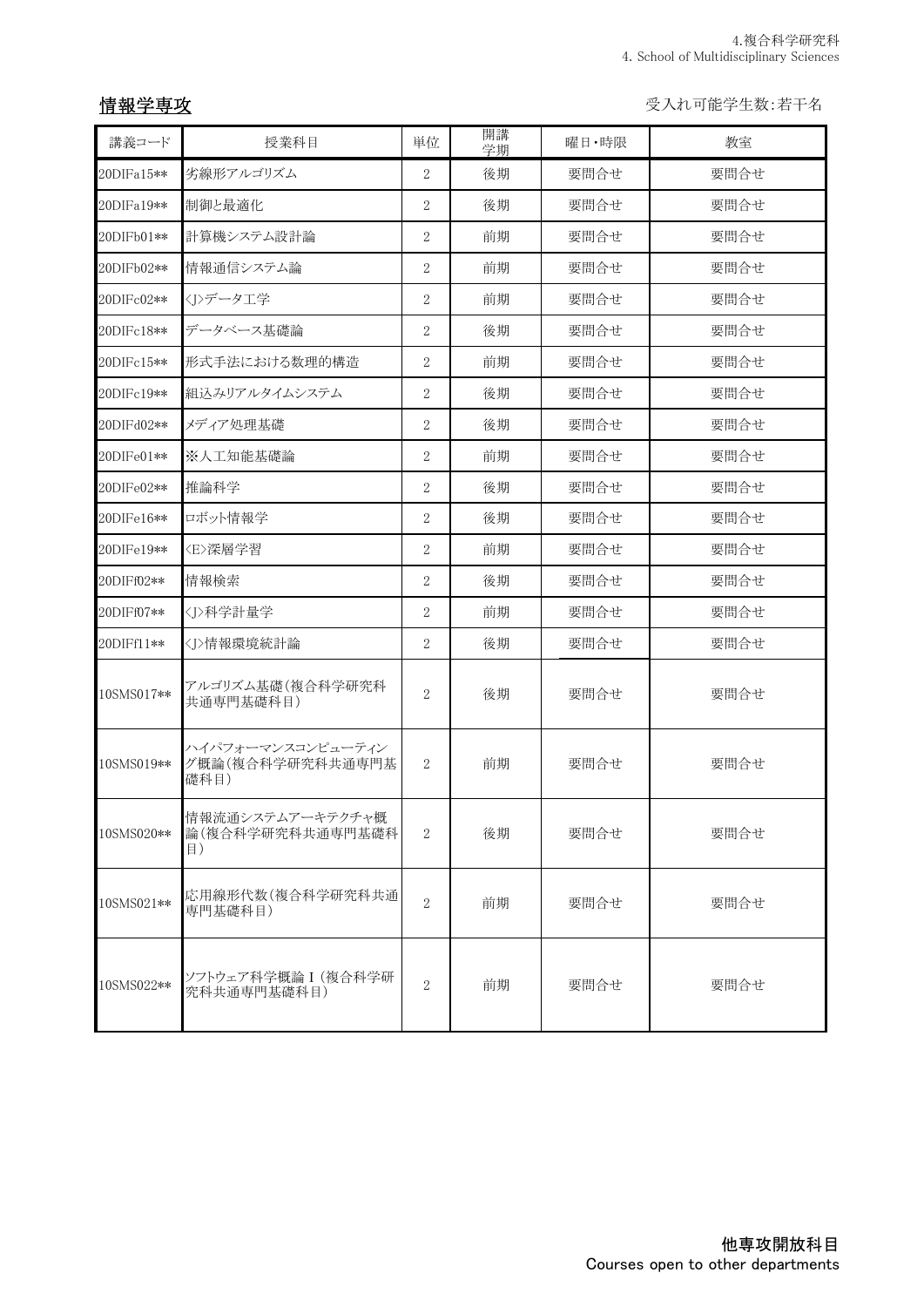## 情報学専攻

受入れ可能学生数:若干名

| 講義コード      | 授業科目                                                                                                                                        | 単位             | 開講<br>学期 | 曜日・時限 | 教室   |  |
|------------|---------------------------------------------------------------------------------------------------------------------------------------------|----------------|----------|-------|------|--|
| 10SMS023** | ソフトウェア科学概論 II (複合科学研<br>究科共通専門基礎科目)                                                                                                         | $\overline{2}$ | 後期       | 要問合せ  | 要問合せ |  |
| 10SMS024** | 情報メディア概論(複合科学研究科<br>共通専門基礎科目)                                                                                                               | $\overline{2}$ | 前期       | 要問合せ  | 要問合せ |  |
| 10SMS025** | 知能システム科学概論 I (複合科学<br>研究科共通専門基礎科目)                                                                                                          | $\overline{2}$ | 前期       | 要問合せ  | 要問合せ |  |
| 10SMS026** | 知能システム科学概論 II (複合科学<br>研究科共通専門基礎科目)                                                                                                         | $\overline{2}$ | 後期       | 要問合せ  | 要問合せ |  |
| 10SMS039** | 情報環境科学概論(複合科学研究科<br>共通専門基礎科目)                                                                                                               | $\sqrt{2}$     | 前期       | 要問合せ  | 要問合せ |  |
| 10SMS034** | 情報セキュリティ基盤概論(複合科学<br>研究科共通専門基礎科目)                                                                                                           | $\overline{2}$ | 後期       | 要問合せ  | 要問合せ |  |
| 10SMS035** | ビッグデータ概論(複合科学研究科<br>共通専門基礎科目)                                                                                                               | $\overline{2}$ | 後期       | 要問合せ  | 要問合せ |  |
| 10SMS036** | 論理学基礎(複合科学研究科共通専<br>門基礎科目)                                                                                                                  | $\overline{2}$ | 前期       | 要問合せ  | 要問合せ |  |
| 10SMS037** | 科学プレゼンテーション(複合科学研<br>究科共通専門基礎科目)                                                                                                            | $\mathbf{1}$   | 前期       | 要問合せ  | 要問合せ |  |
| 10SMS038** | 科学ライティング (複合科学研究科共<br>通専門基礎科目)                                                                                                              | $\mathbf{1}$   | 後期       | 要問合せ  | 要問合せ |  |
| 10SMS040** | 実践データサイエンス(複合科学研<br>究科共通専門基礎科目)                                                                                                             | $\overline{2}$ | 前期       | 要問合せ  | 要問合せ |  |
|            | 【備考】上記の授業科目について、情報学専攻の受講生がいない場合は、他大学院及び学内他専攻の<br>学生から受講希望があっても開講しない。<br><j>=日本語のみでの開講<br/><e>=英語のみでの開講<br/>※-印学生が仙士学からのひの担合け日本話での閲講</e></j> |                |          |       |      |  |

※=留学生が他大学からのみの場合は日本語での開講

●問い合わせ先

国立情報学研究所 国際・教育支援チーム(大学院担当)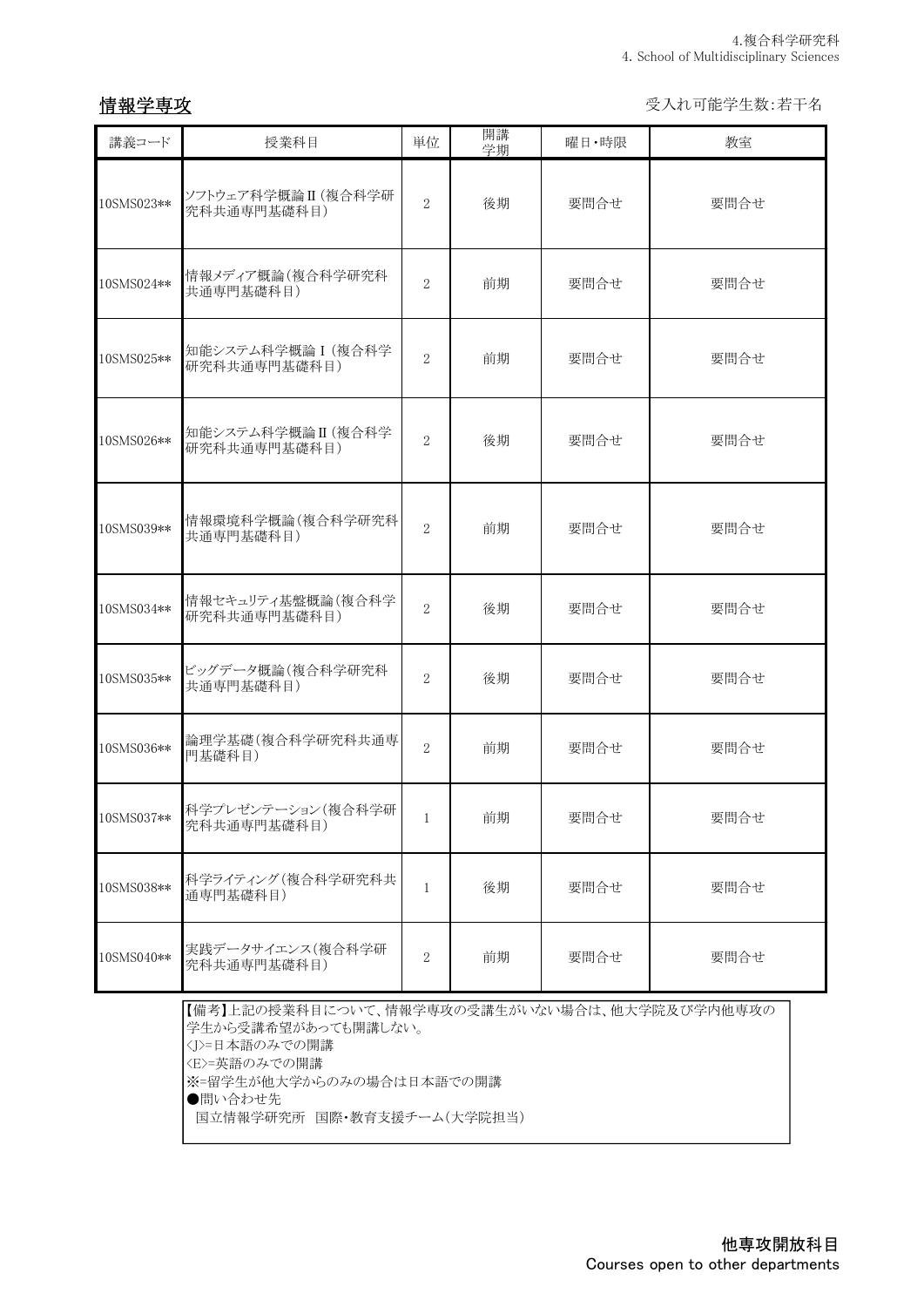## Department of Informatics

Number of students allowed: a few

| Course Code | Subject                                                                                                                    | Credit         | Term     | Day & Period     | Location         |
|-------------|----------------------------------------------------------------------------------------------------------------------------|----------------|----------|------------------|------------------|
| 20DIFa15**  | Sublinear Algorithms                                                                                                       | $\sqrt{2}$     | 2nd Half | Inquiry required | Inquiry required |
| 20DIFa19**  | Control Theory and Optimization                                                                                            | $\sqrt{2}$     | 2nd Half | Inquiry required | Inquiry required |
| 20DIFb01**  | Computer System Design                                                                                                     | $\sqrt{2}$     | 1st Half | Inquiry required | Inquiry required |
| 20DIFb02**  | Information and Communication<br>Systems                                                                                   | $\sqrt{2}$     | 1st Half | Inquiry required | Inquiry required |
| 20DIFc02**  | <j>Data Engineering</j>                                                                                                    | $\overline{2}$ | 1st Half | Inquiry required | Inquiry required |
| 20DIFc18**  | Database Theory                                                                                                            | $\sqrt{2}$     | 2nd Half | Inquiry required | Inquiry required |
| 20DIFc15**  | Mathematical Structures in Formal<br>Methods                                                                               | $\sqrt{2}$     | 1st Half | Inquiry required | Inquiry required |
| 20DIFc19**  | Embedded Real-Time Systems                                                                                                 | $\overline{2}$ | 2nd Half | Inquiry required | Inquiry required |
| 20DIFd02**  | Fundamentals of Media Processing                                                                                           | $\sqrt{2}$     | 2nd Half | Inquiry required | Inquiry required |
| 20DIFe01**  | <b>X</b> Logical Foundations for Artificial<br>Intelligence                                                                | $\overline{2}$ | 1st Half | Inquiry required | Inquiry required |
| 20DIFe02**  | Reasoning Science                                                                                                          | $\sqrt{2}$     | 2nd Half | Inquiry required | Inquiry required |
| 20DIFe16**  | Robot Informatics                                                                                                          | $\overline{2}$ | 2nd Half | Inquiry required | Inquiry required |
| 20DIFe19**  | <e>Deep Learning</e>                                                                                                       | $\sqrt{2}$     | 1st Half | Inquiry required | Inquiry required |
| 20DIFf02**  | <b>Information Retrieval</b>                                                                                               | $\overline{2}$ | 2nd Half | Inquiry required | Inquiry required |
| 20DIFf07**  | <j>Methodology of Scientometrics</j>                                                                                       | 2              | 1st Half | Inquiry required | Inquiry required |
| 20DIFf11**  | <j>Introduction to Statistical<br/>Methods in Bibliometrics</j>                                                            | $\overline{2}$ | 2nd Half | Inquiry required | Inquiry required |
| 10SMS017**  | Introduction to Algorithms (Common<br>Specialized Subjects of the School of<br>Multidisciplinary Sciences)                 | $\sqrt{2}$     | 2nd Half | Inquiry required | Inquiry required |
| 10SMS019**  | High-Performance Computing<br>(Common Specialized Subjects of the<br>School of Multidisciplinary Sciences)                 | $\sqrt{2}$     | 1st Half | Inquiry required | Inquiry required |
| 10SMS020**  | Information Sharing System<br>Architecture (Common Specialized<br>Subjects of the School of<br>Multidisciplinary Sciences) | $\overline{2}$ | 2nd Half | Inquiry required | Inquiry required |
| 10SMS021**  | Applied Linear Algebra (Common<br>Specialized Subjects of the School of<br>Multidisciplinary Sciences)                     | $\mathbf{2}$   | 1st Half | Inquiry required | Inquiry required |
| 10SMS022**  | Introduction to Software Science I<br>(Common Specialized Subjects of the<br>School of Multidisciplinary Sciences)         | $\sqrt{2}$     | 1st Half | Inquiry required | Inquiry required |